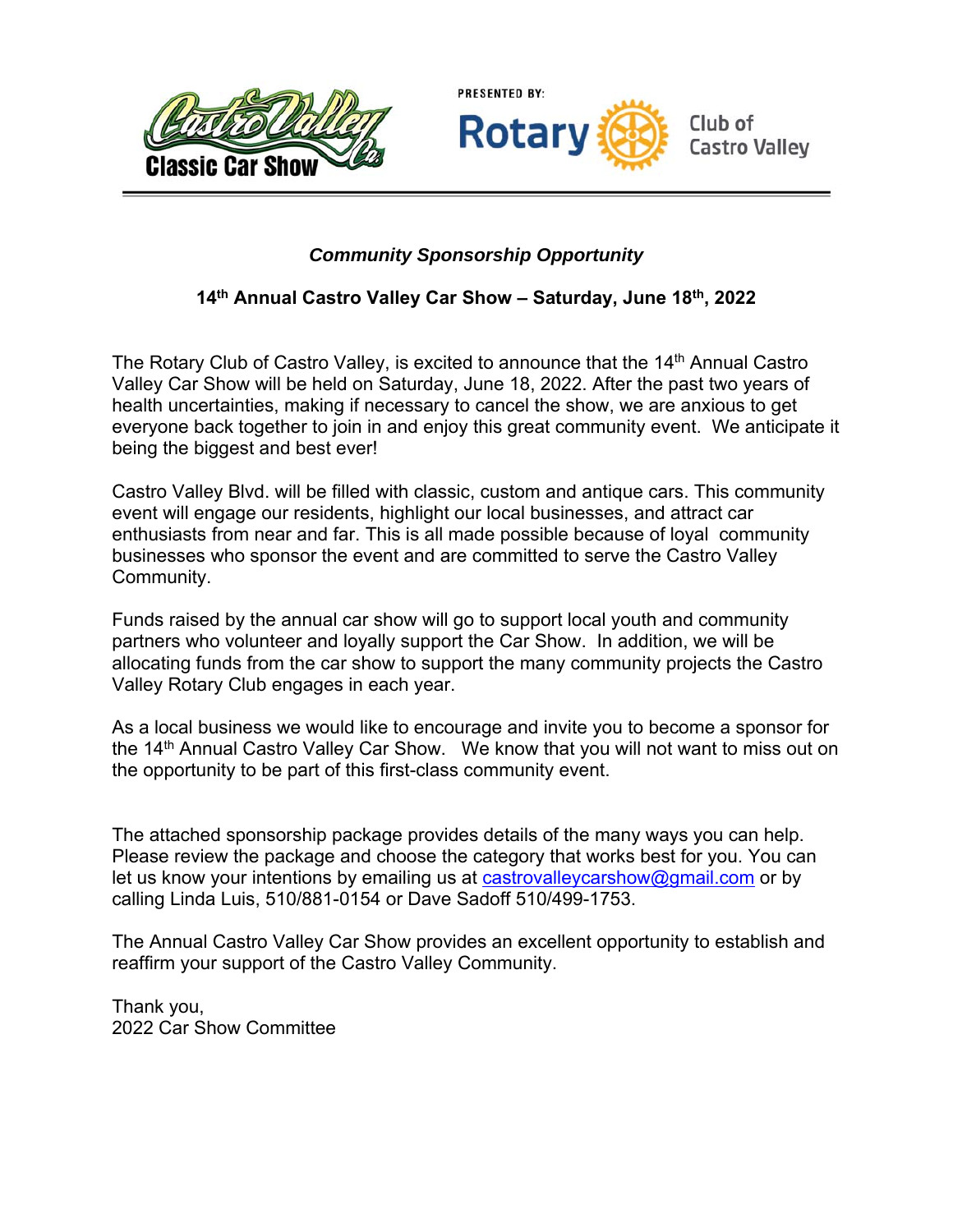



## *Triple Diamond Sponsor - \$3,000.00*

#### o **Your company's Name & Logo - Rotating Banner Ad on the Castro Valley Car Show Website for one year.**

- $\circ$  Prominent location for your company name and logo on the back of approximately 400+ event t-shirts
- o Exclusive Triple Diamond Sponsor Banner for display at your booth area
- o Prominent location on Sponsors' banner
- o Named on event promotional materials
- o Sponsor logo on all electronic communications, such as emails to participants
- o Listed in the Castro Valley Car Show website sponsors' directory
- o One 10' x 10' vendor booth space
- o One complimentary Car Show registration
- o Sponsorship announcements highlighting your company throughout the event
- o 2 event t-shirts
- o Sponsors' Choice Awards (1)
- o Sponsor Recognition Award

#### *Diamond Sponsor - \$2,000.00*

- $\circ$  Prominent location for your company name and logo on the back of approximately 400+ event t-shirts
- o Exclusive Diamond Sponsor Banner for display at your booth area
- o Prominent location on Sponsors' banner
- o Named on event promotional materials
- o Sponsor logo on all electronic communications, such as emails to participants
- o Listed in the Castro Valley Car Show website sponsors' directory
- o Your business ad displayed on the Moose Lodge advertising monitor
- o One year FREE Moose Lodge Membership
- o One 10' x 10' vendor booth space
- o One complimentary Car Show registration
- o Sponsorship announcements highlighting your company throughout the event
- o 2 event t-shirts
- $\circ$  Sponsors' Choice Awards (1)
- o Sponsor Recognition Award

#### *Platinum Sponsor - \$1,000.00*

- o Company name and logo on back location on approximately 400+ event t-shirts
- o Event Sponsors' banner
- o Named on event promotional materials
- o One 10' x 10' vendor booth space
- o Listed in the Castro Valley Car Show website sponsors' directory
- o Sponsorship announcements acknowledging your company throughout the event
- o Event t-shirt
- $\circ$  Sponsor's Choice Awards (1)
- o Sponsor Recognition Award

As a **Triple Diamond, Diamond or Platinum Sponsor**, a representative of your Company will be invited to select one personal favorite entry to receive *The Sponsor Choice Award*. Your Company name & logo will be imprinted on an award to be presented to the winners.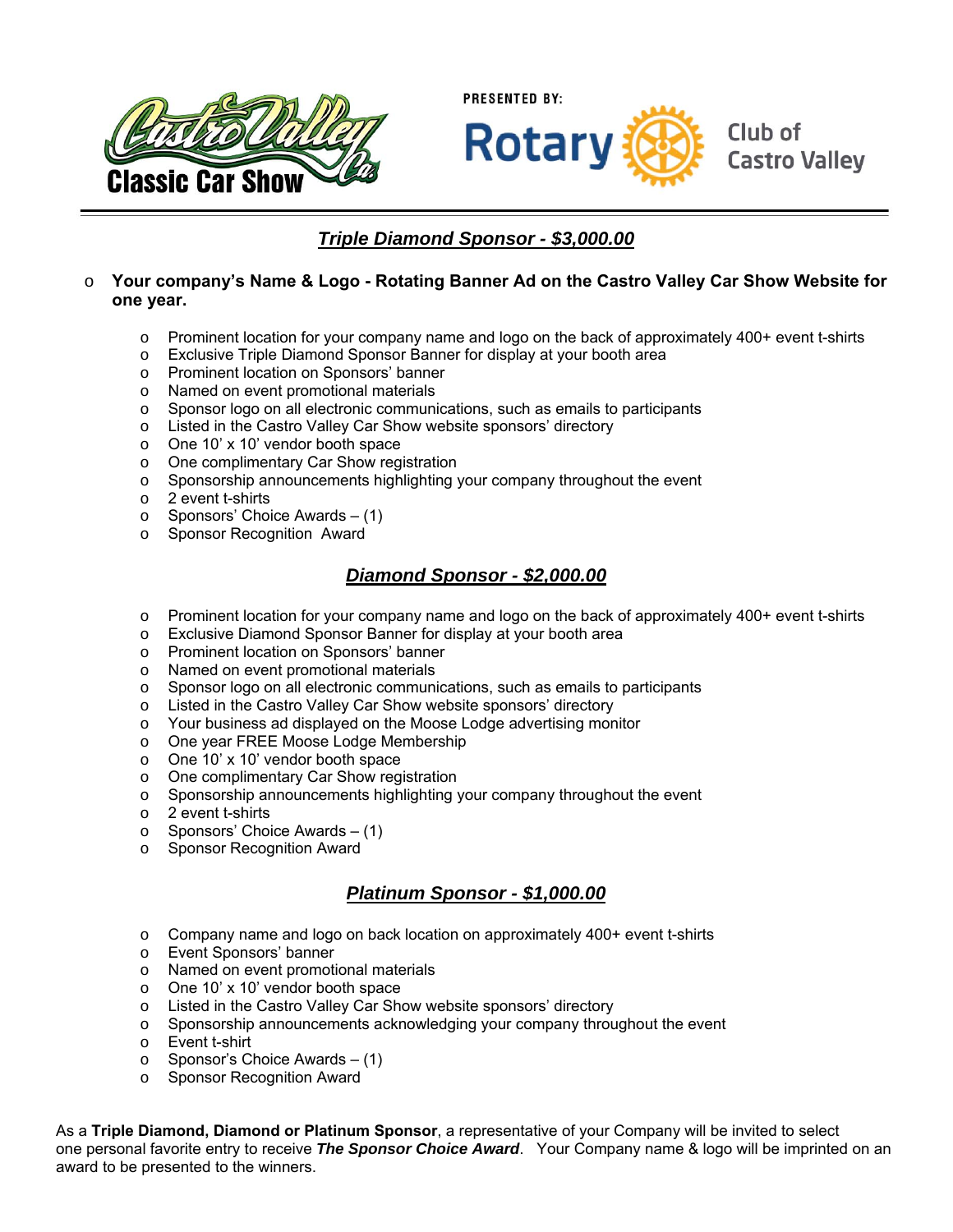



## *Gold Sponsor - \$500.00*

- o Company name & logo in secondary back location on approximately 400+ event t-shirts
- o Listed on Sponsors' banner
- o Listed in the Castro Valley Car Show website sponsors' directory
- o Listed on event promotional materials
- o Sponsorship announcements acknowledging your Company throughout the event
- o Event t-shirt

### *Silver Sponsor - \$300.00*

- o Company name listed on back of approximately 400+ event t-shirts
- o Listed on Sponsors' banner
- o Named on event promotional materials
- o Listed in the Castro Valley Car Show website sponsors' directory
- o Sponsorship announcements acknowledging your Company throughout the event
- o Event t-shirt

#### *Bronze Sponsor - \$150.00*

- o Company name listed on Sponsors' banner
- o Listed in the Castro Valley Car Show website sponsors' directory
- o Sponsorship announcements acknowledging your Company throughout the event
- o Event t-shirt

**The Rotary is a 501C4 Organization 94-3090586**